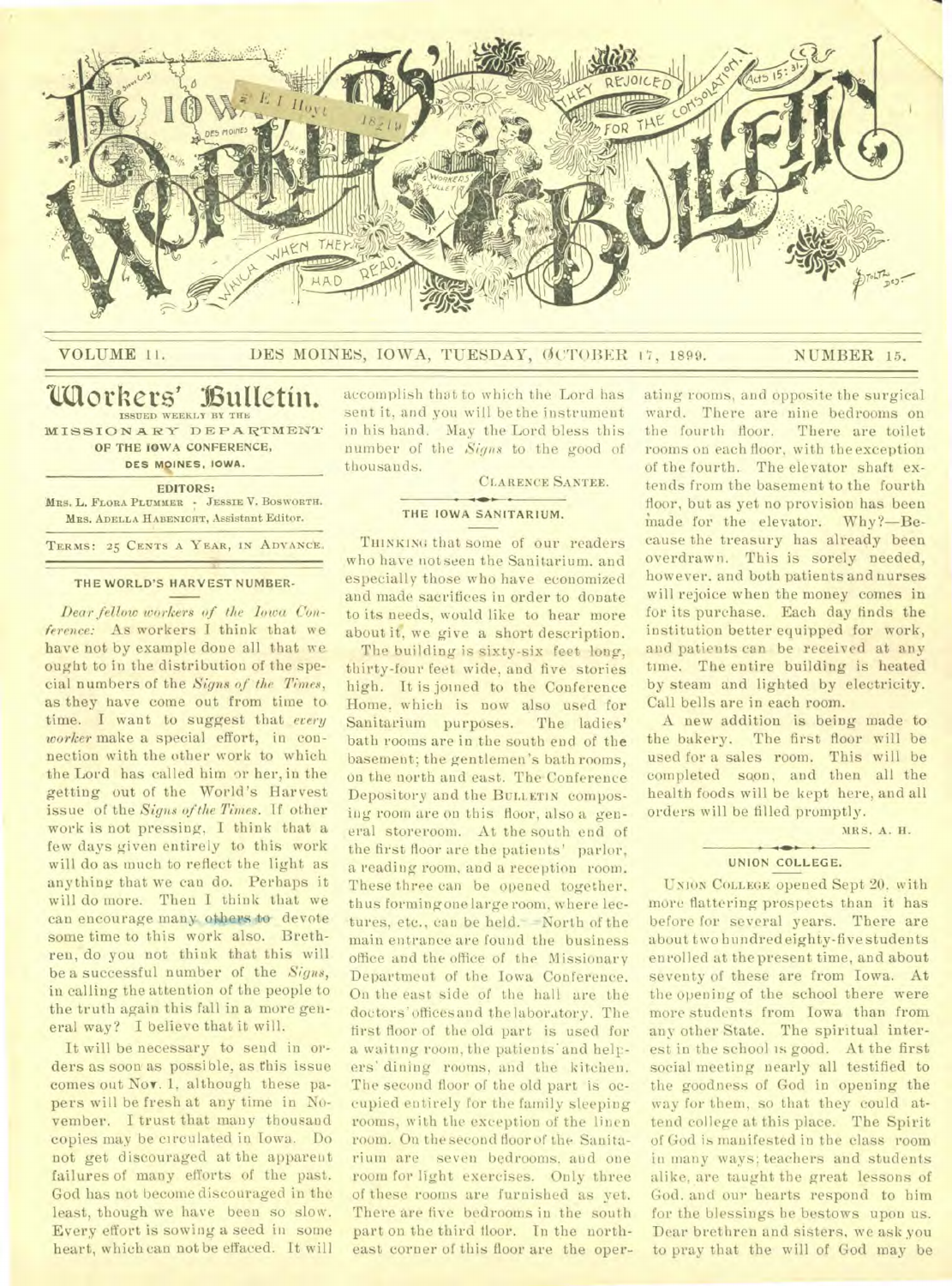done here, and that this may be the best year in the history of the institution. We must not go backward; for our work is a progressive work.

L. **TILLIE EARLE.** 

# FIEbD REPORTS.

#### **A WORD.**

- **"A NAME.LESS lain"** amid a crowd that thronged the daily mart,
- Let fall a word of hope and love, unstudied from the heart:
- A whisper on the tumult thrown, a transitory breath—
- It raisedabrother from the dust; it saved a soul from death.
- 0 germ! 0 fount! 0 word of love! 0 thought at random cast!
- Ye were but little at the first, but mighty at the last."

# **MINERAL RIDGE AND AMES.**

AFTER six weeks of labor at Mineral Ridge, we moved our tent to Ames, by the request of the brethren at this place. No visible results were seen at Mineral Ridge, but since the meetings closed we understand that one person there is keeping the Sabbath.

We began meetings in Ames Sept. 8. The attendance was not large any of the time. A few good listeners came regularly. Two families, who were somewhat interested before we came, are now rejoicing in the blessed truth. We have taken down our tents, and expect to begin meetings in a few days in a schoolhouse four miles north of here. We have not seen much visible results here of our work, but pray that some of the seeds of truth that have been presented may be watered by God's grace, and bear fruit to the glory of God. W. B. EVERHART,

HENRY JOHNSON.

# **MARNE AND JOBES,**

AT our last report we had just commenced meetings in Marne. The attendance was very small from the first, but we hoped that by calling upon the people. and giving them an earnest invitation, the attendance might be increased. With few exceptions they were without interest or curiosity, and we found much prejudice to the truth. After a stay of about three weeks, we decided that the attendance would not warrant our remaininglonger; and as there had been a call for a tent at Jobes, we came to this place about two weeks ago.

We are nicely located on M. T. Bascom's farm, near a schoolhouse, about ten miles north of Adair. We have held thirteen meetings, with an attendance ranging from fifty toonehuudred, some attending every meeting. The people are friendly, and are well pleased so far. We hope that some in this place may be brought to a knowledge of the truth. The first Sunday we were here the wind blew quite hard most of the day. but not hard enough to cause any fear. While we were in the midst of our afternoon meeting. a very severe gust of wind struck the tent squarely, causing the entire side to give way, also breaking the center pole. The tent came down so suddenly that some of us were obliged to crawl opt from under the canvas. There were over seventy present, yet. strange to say, no one was hurt. We were all led to believe that the angels of God were encamped around us. After the tent went down, we at once took the people to the schoolhouse, and .finished the meeting. The following Monday we moved into a more protected place, where the wind does not strike us much. Pray for the work in this place, that it may be just as the Lord directs.

> E. G. OLSEN, WM. J. JOHNSON.

# **FT. MADISON.**

KNOWING the interest that we have in reading the reports of the progress of the cause throughout the State, we thought that perhaps the BULLETIN readers would be interested to find out how we are getting along in this city. We moved here about the middle of July, and about a week later Miss Lizzie Neal joined us. This is a new field, with the exception that two canvassers were here two years ago. At first we found it very hard to interest the people with the printed page. I. suppose one reason for this is that the majority of the people here are Catholics, and more inclined to the study of the word of man than of the word of God. Yet we thank God that the spell that seemed to be over the people is now partly broken, and that a few that have not identified themselves with any religious bodies, are now inquiring. The *Signs of the Times,* our pioneer paper, is doing its work, and it seems to be, here as elsewhere, an opening wedge for the entrance of the truth. About fifty have subscribed for the paper, and many more are reading it. Mrs. Jensen and Sister Neal have been engaged principally in tract work, and have quite a large number of interested readers. Their children's meetings continue with great interest,

and they wish to thank the kind friends who have sent them papers; but they could use many more.

One of the State penitentiaries is located here; and although many are proclaiming that the world is getting better, this institution is full to overflowing. Yet the message must also go to these poor souls, and it seems now that an opportunity has presented itself. One Sunday I attended the Sunday school conducted there, and was asked by the superintendent **to**  take a class. This was so unexpected that I declined, but told him that from this on I would take a class. Last Sunday I attended again, and was introduced by the superintendent to a class of sixteen young men, who had been without a teacher for six weeks. Imagine yourself standing in a congregation of prisoners, with officers all around you, teaching a class. But the Lord gave courage, and also a message for those poor souls. All listened eagerly, and many asked questions. When the bell tapped to close, after giving each a copy of the *Life Boat,*  they all asked me to be sure to come again next Sunday. Who will aid in this good work by sending to me a club of twenty *\_Life Boats* for three months? Papers are left in the reading rooms of two of the largest hotels in the city, and also in the Santa Fe Hospital. Many thanks to the brethren throughout the State who have sent papers. Many more can be used to good advantage, especially *Signs*  and *Sentinel.* Who will help us? We areof good courage, and rejoice because we have a humble part in this closing message.

C. JENSEN.

# **RUTHVEN.**

SABBATH and Sunday, Oct. 7, 8, were good days for the Ruthven church. After Sabbath-school and a short, pointed sermon, we celebrated the Lord's ordinances. Our minds wandered back to the last evening when Jesus was with his disciples here on earth. How good the Lord is to invite all of us to come to him, and partake of the same privileges and blessings that he did. After this feast, we went to Lost Island Lake, where two dear souls were buried with Christ in baptism. The occasion was a precious one, and just suited to lift our hearts in praise to God. The day was mild and calm; the lake looked like **a**  large mirror, so even and quiet; the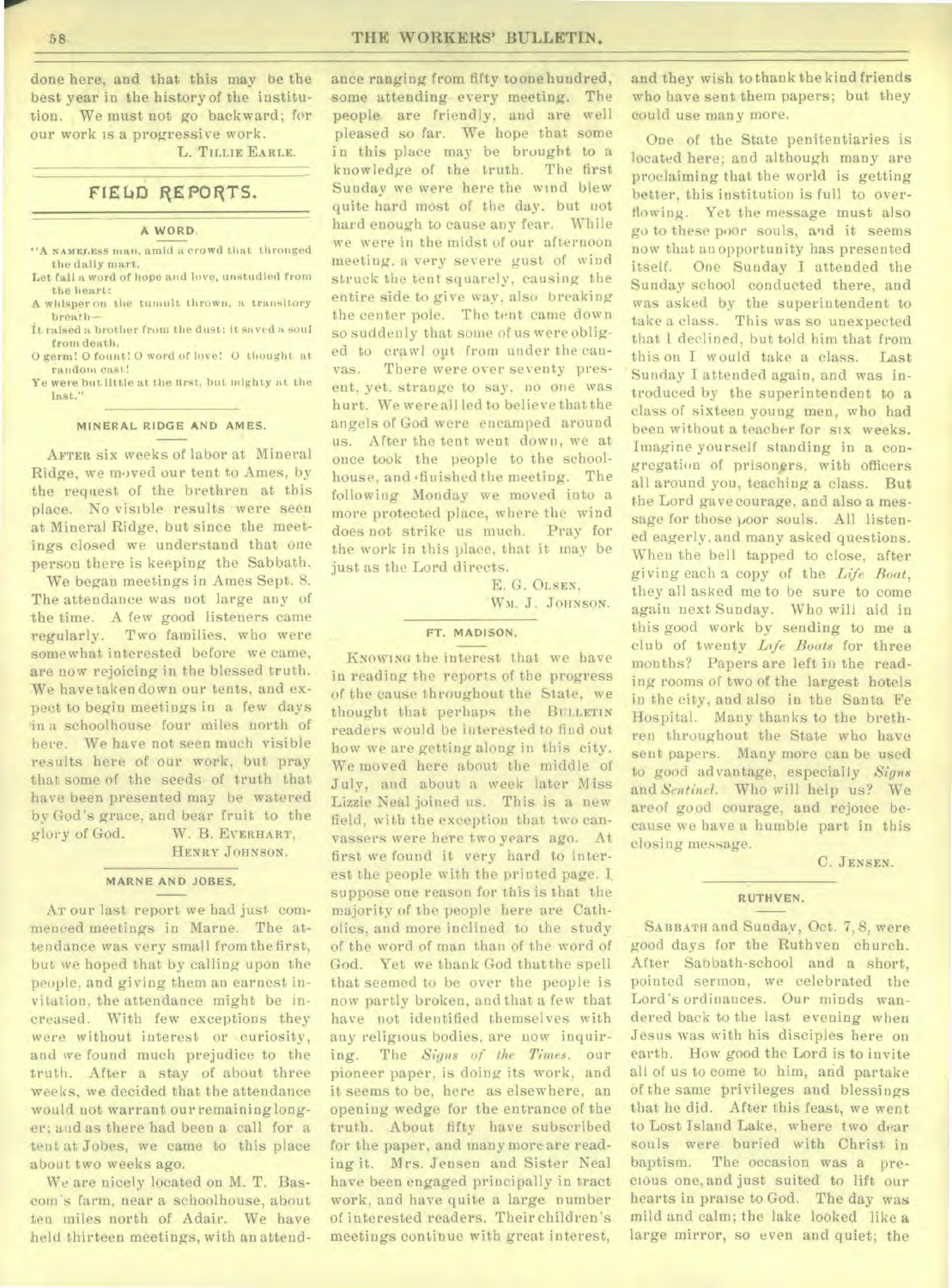warm, sunny air seemed to say to us, Peace be unto you, sons and daughters of God.

Sunday afternoon we held our business meeting. A spirit of love and unity prevailed all through the meeting. The election made but. a slight change in our officers. The Lord had been consulted, and we feel sure that his guiding hand led us. Some plans and suggestions for better work in the future were presented, and we have set out with the bright hope of victory. May we each day be more consecrated to God; may each meeting be more spiritual, each quarter be more active, and each year more victorious, till the Lord comes to give the reward to his faithful servants.

MARY B. HANSEN, *Miss. Sec.* 

#### CRESTON.

THE work at this place is onward. Our children's meetings are growing in interest and attendance. We need more clean copies of the *Instructor* and *Little Friend.* The little company of believers meet each Sunday afternoon, to study the Testimonies, and the lessons are greatly enjoyed by all. Much enthusiasm exists over the church school work, and the lack of finances is the only hinderance.

Last Sabbath was indeed a feast day for us all. The companies from Orient, Thayer, and twenty-two from Creston, met with the church at Afton on quarterly meeting occasion.

We find it quite difficult to sell religious literature in this place, but we expect to put forth an earnest effort with the Harvest Number of the *Signs.*  Readings have been held in more than a score of homes, and at present there are more than twice this number interested. Some of our readers have moved away, but the Lord has promised to water the seed sown. As some are taken from us by death, we feel at times that precious seed will be lost before it can be garnered. Truly, the harvest is great and laborers few. It is our prayer that the Lord will send forth reapers. Does he hear you saying, "Lord send me?"

# MINNIE BEAMAN, MAMIE L. BEAMAN.

# *614 Ni Vine St.*

IN the report from Keokuk published October 3 is the statement that a sister in Chicago sent the money to pay for the rent of their room for meetings. Instead of this she sent money to pay for furnishing the room with -chairs and carpet.

# **TfiE BOOK WORK.**

#### **CANVASSING REPORT FOR WEEK ENDING OCT. 6, 1899.**

|                                           | H <sub>18</sub> . Ord. Val |              |                |
|-------------------------------------------|----------------------------|--------------|----------------|
| THE COMING KING.                          |                            |              |                |
| Mary L. Haskell, Jowa City 19             |                            | 4            | \$4.00         |
| Cora Countryman. "21                      |                            | 3            | 3.00           |
| Cora Quinn, Ames12                        |                            | $\mathbf{1}$ | 1.00           |
| Belle Rame.                               | 23                         | $-9$         | 9.00           |
| J. S. Fry. Montezuma25                    |                            | 12           | \$12.00        |
| HERALDS OF THE MORNING.                   |                            |              |                |
| Olive Lefaye, Hawarden11 9                |                            |              | 811.25         |
| DELIVERIES.                               |                            |              |                |
|                                           | Books, Value, Lost.        |              |                |
| H. B. Tilden 85                           | \$88.00                    |              | $\theta$       |
| Cora M. Davis32                           | 38.90                      |              | 18             |
|                                           | 9.00                       |              | $\overline{2}$ |
| Carl Rasmussen 14                         | 14.00                      |              | $\mathbf{B}$   |
| Mary G. Evans37                           | 37.50                      |              | $\overline{2}$ |
|                                           | 4.00                       |              | $\Omega$       |
|                                           | 6.50                       |              | $\Omega$       |
|                                           | 12.75                      |              | $\theta$       |
| *A. S. McCutchan 7                        | 21.25                      |              | $\theta$       |
| Burton Church 3                           | 3.00                       |              | $\Omega$       |
|                                           | 28.75                      |              | $\overline{2}$ |
|                                           | 67.75                      |              | $\mathbf{3}$   |
| P.W. Atkinson 19                          | 20.85                      |              | $\mathbf{B}$   |
| SUMMARY.                                  |                            |              |                |
|                                           |                            |              | 17             |
|                                           |                            |              |                |
|                                           |                            |              |                |
|                                           |                            |              |                |
|                                           |                            |              |                |
|                                           |                            |              |                |
| *Per Burton Church.                       |                            |              |                |
| *Per Lewis Hilliard.<br><b>Contractor</b> |                            |              |                |

#### **FROM THE CANVASSERS.**

THE reports credited to Bro. Burton Church for the past few weeks do not fairly represent the actual work he has done, as considerable time has been spent by him in delivering books for others. He says: "If the report blanks had a place for number of miles walked, my report would not seem so small. I am gaining in endurance. It is my desire to begin canvassing again, as I would rather talk about Jesus than ask the people for money. This is a very needy field. Now is the time for us to work, leaving results with God."

In speaking of the work at Boone, where she and Sister Cora Quinn have been canvassing, Sister Belle Rame says: "I feel that eternity alone will reveal the results, through the blessing of God, not only upon the people but upon us as we have visited them. One lady gave me an order for five of our books, and another for three; and a Swedish lady subscribed for 'Prophecies of Jesus' and 'Steps to Christ,' although she had never seen either of these books. The members of the church here have assisted us much, not only by their prayers but by donating eatables, so that our expenses have been very light. May the Lord bless and reward them."

"FEAR thou not; for I am with thee."

# THE SABBATH-SCHOOL.

**CONDUCTED BY MRS. JESSIE** L. **ADAMS.** 

## **GOD'S WAYES BEST.**

| JUST where you stand in the conflict, |
|---------------------------------------|
| There is your place:                  |
| Just where you think you are useless. |
| Hide not your face.                   |
| God placed you there for a purpose,   |
| Whate'er it be:                       |
| Think he has chosen you for it;       |
| Work loyally,                         |
| Gird on'your armor! Be faithful       |
| At coil or rest.                      |
| Whiche'er it be, never doubting       |
| God's way is best.                    |
| Out in the fight, or on picket.       |
| Stand firm and true:                  |
| This is the work which your Master    |
| Gives you to do.                      |
| $-Selected.$                          |
|                                       |

#### **CHARLES CITY SABBATH-SCHOOL, SEPT. 16, 1899.**

THIS Sabbath morning dawned bright and beautiful, and promptly at the hour appointed the school opened with song. Prayer was offered by Eld. Santee.

Eld. Trubey conducted the review. Some of the points brought out in this review were as follows: The motive which prompted every act of Jesus was the glory of God. This should be our motive in all that we do. We need not become excited when troubles and sorrows threaten us, any more than Jesus was when he heard of the sickness of Lazarus. His trust was in his heavenly Father. So when we have taken everything to the Lord, we may rest fully sure that the Lord can care for the ark without our steadying hand. As human hands rolled away the stone, so God always uses human agents where it is possible to do so. Jesus does not do for us what we can do for ourselves. Twenty-five minutes were allottedto class recitation. Subject of the days lesson, "Priestly Plottings." A good interest was shown in each class.

Before the donations were taken up, Elds. Sweany and Santee spoke for a few minutes of the use and need of our Sabbath-school collections. \$10.14 was the amount contributed.

Sister L. J. Dietel had charge of the Sabbath-school in the children's tent. Number present 43. Total number present 131.

> MRS. FLORA V. DORCAS, *Supt.*  MARY BUHALTS, *Sec.*

"MUCH of our lesson work in all our schools is lost because we simply appeal to the intellect; i. e., we arouse the desire to do, but omit to give the opportunity for doing. *"—Selected.*